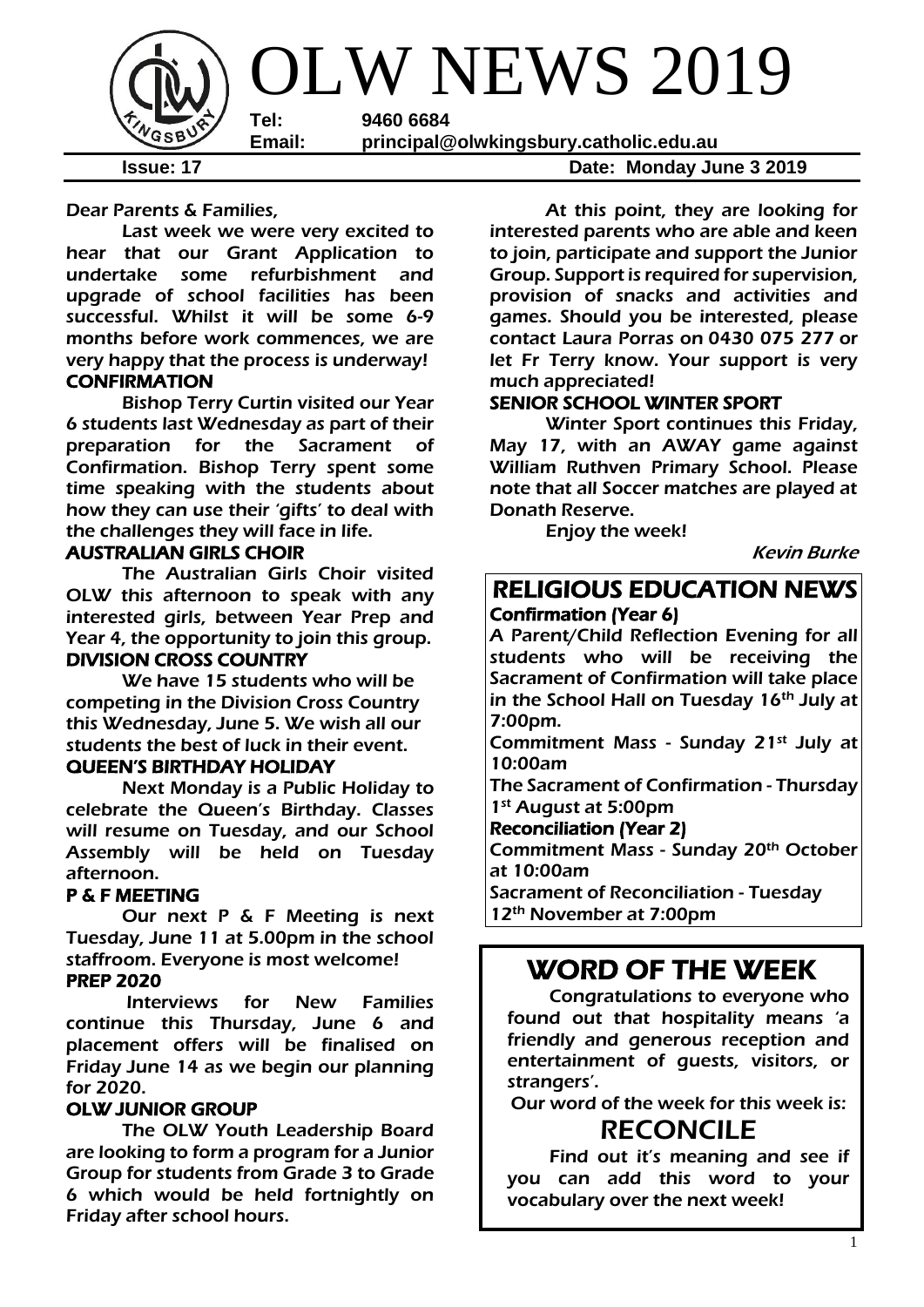



The AOY invites parishes, movements and communities to join us for our regional ACYF information sessions.

Find out all you need to know and have the

RSVP: https://forms.gle/GvNJyJNN7RkTppWr8

You can join any session that suits you.

## **ACYF INFORMATION NIGHTS**

Southern region: St Andrew's, Clayton South 6.30 - 8pm, Wednesday 22 May

**Central:** Cathedral Rm, Cardinal Knox Centre, East Melb 7.30 - 9pm, Thursday 23 May

Northern region: St Fidelis Parish Hall, Coburg 7 - 8.30pm, Tuesday 28 May

Western region: St. Peter Chanel, Deer Park 6.30 - 8pm, Wednesday 29 May

Eastern region: St Pius X, West Heidelberg 6.30 - 8pm, Wednesday 5 June

Geelong region: St Mary of the Angels Basilica, Geelong 6.30 - 8pm, Wednesday 5 June

## www.cam.org.au/acyf19



opportunity to ask questions.

Info: acyf@cam.org.au

Have your kids outgrown their coats and jackets?

Are they from size 4 upwards?

A message from the Big Group CEO:



"It is so cold outside and I'm working with caseworkers and teachers who are telling me that children are in tears as it's so cold. They don't have a coat, singlet, warm socks or track suit pants at kinder or school.

I'm gathering as many warm coats, new singlets, beanies and navy blue track pants to take to those kids. Sizes 4-12"

Could you please donate any items which are clean and in good condition, so we can get them to these kids ASAP.

The SRC at OLW would like to support this charity that is based in the Northern Suburbs. We want to help kids in our community. If you have any of these items to donate can you please drop them off in Mrs Allison Luff's office and I will take them to the drop off centre in Bundoora.

For more information go to:<https://biggrouphug.org/>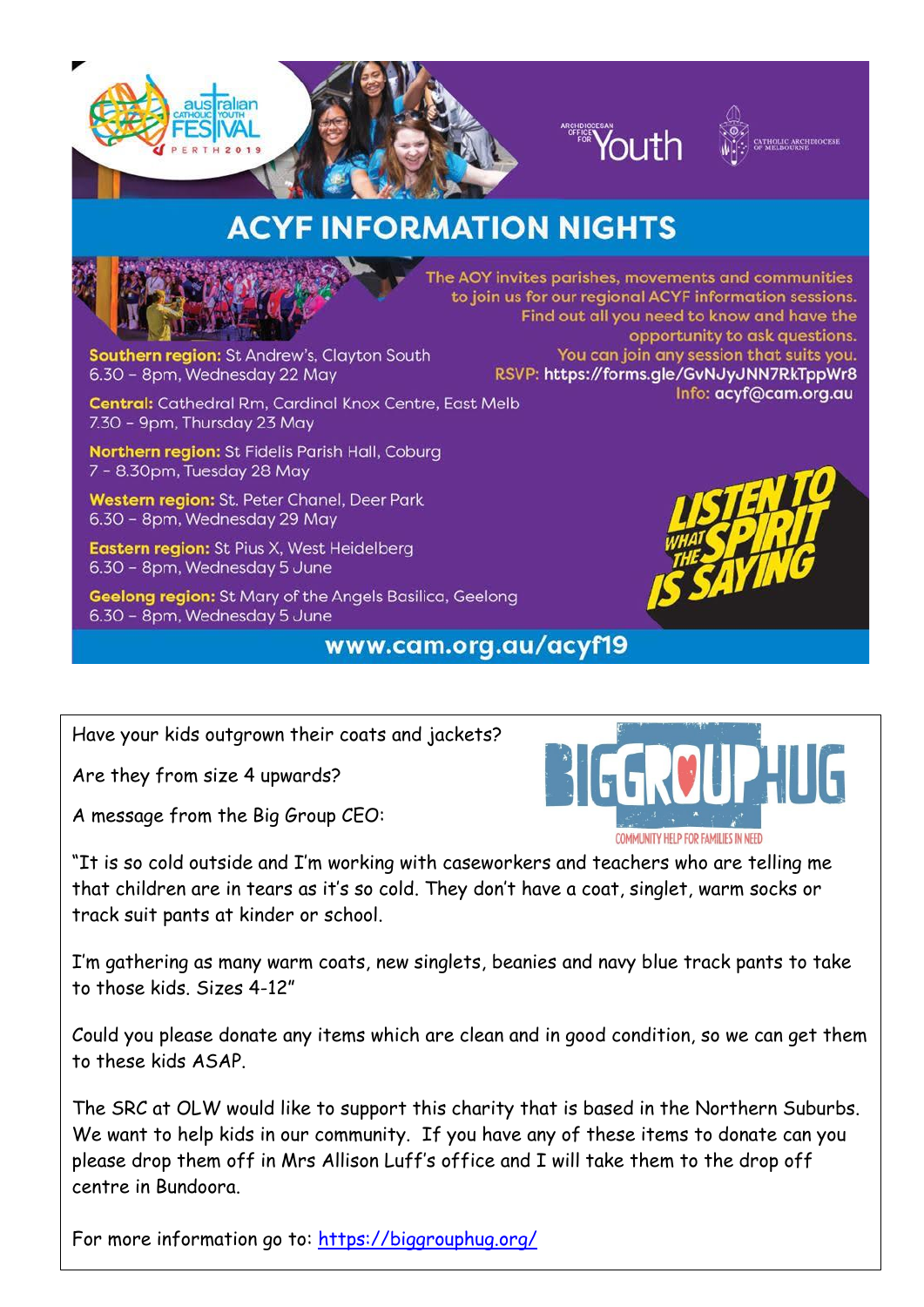# *Parish of Our Lady of the Way Kingsbury*

*Presbytery: 13 Green Ave, Kingsbury, 3083*



*Parish Priest: Fr Terry Bergin Tel: 9462 1221 School Tel: 9460 6684 Email: terrybergin1@bigpond.com* **Parish Website:** OLW Kingsbury Mass Timetable Saturday – Vigil Mass: Sunday: Weekdays: Sacrament of Reconciliation: Rosary Monday to Saturday: Divine Mercy Chaplet Exposition of the Blessed Sacrament: 6.00PM 8.00AM and 10.00AM 10.00AM Saturday from 5.15 to 5.45PM 9.30AM After Mass Daily Friday from 9.00 to 9.30AM *Baptisms and Marriages by appointment: Please ring 9462 1221*

*Entrance Antiphon:* Men of Galilee, why gaze in wonder at the heavens? This Jesus whom you saw ascending into heaven will return as you saw him go, alleluia.

*Communion Antiphon*: Behold, I am with you always, even to the end of the age, alleluia.

## *Readers for Sunday Mass*

| $2nd$ Jun | 6pm M Reid   | 8am C Nguyen  | 10am J McColl |
|-----------|--------------|---------------|---------------|
| $9th$ Jun | 6pm E Nguyen | 8am P Hearity | 10am J Hubber |

## *Extraordinary Ministers of Holy Communion*

| $2nd$ Jun | 6pm M Nolan & Volunteer needed | 10am D Grant & Volunteer needed |
|-----------|--------------------------------|---------------------------------|
| $9th$ Jun | 6pm Andrew & Volunteer needed  | 10am I Lowe & Volunteer needed  |

## *OLW Church Cleaning Roster*

8th Jun Thien Lan Nguyen E Nguyen Charles 22<sup>nd</sup> Jun Professional Cleaners

## *OLW Sacristy Linen Laundering Roster*

| $2nd$ Jun | Amelia Marii      |
|-----------|-------------------|
| $9th$ Jun | <b>Joy Conway</b> |

| $29$ <sup>th</sup> May | <b>Church Account</b>     | \$660.00  |
|------------------------|---------------------------|-----------|
|                        | <b>Presbytery Account</b> | \$1461.30 |

*Sat 1<sup>st</sup> Jun:* Please remember John Dinh and Ahn Nguyen on their 14<sup>th</sup> anniversary.

Green Ave Theatre: opens again on Wednesday June 5<sup>th</sup>. Please sign on for we need to know numbers for the basket lunches.

*ACYF Information Night* Wed 5<sup>th</sup> June at St Pius X West Heidelberg 6.30 – 8pm. Archbishop Peter has requested every parish send 6 young people to the Australian Catholic Youth Festival. The information session will provide opportunities to learn about the festival including pilgrim packages, logistics, fundraising strategies and answer any questions you may have. If you are interested register for free at [https://forms.gle.GvNJyNN7RkTppWr8](https://forms.gle.gvnjynn7rktppwr8/)